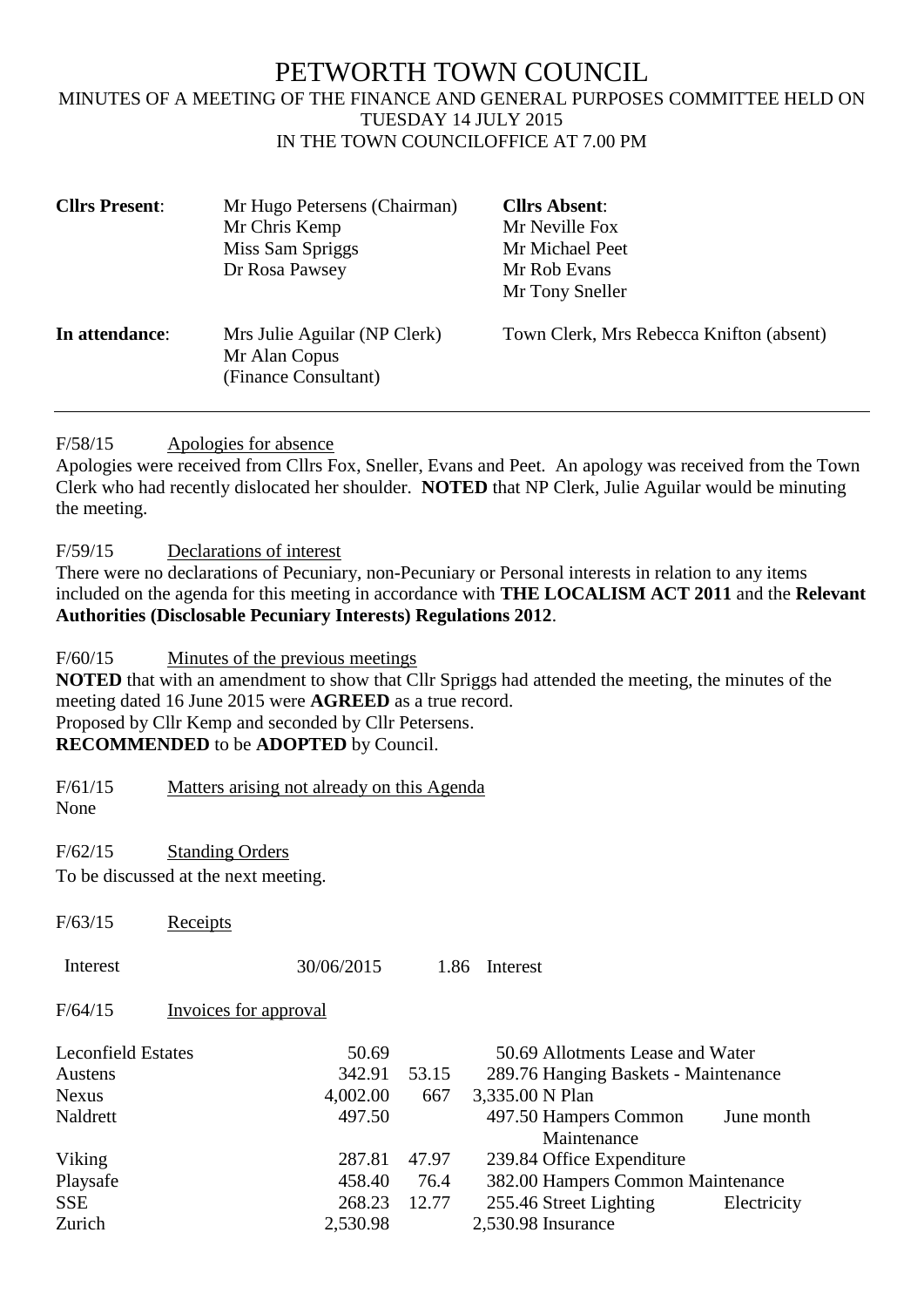| CDC          | 1,173.14 195.54 |    | 977.60 General Maintenance           | Litter Bin<br>Emptying         |
|--------------|-----------------|----|--------------------------------------|--------------------------------|
| <b>SSALC</b> | 60.00           | 10 | 50.00 Training                       |                                |
| Khameleon    | 30.00           |    | 30.00 General Maintenance            | <b>Bus Shelter</b><br>Cleaning |
| Hoseshop     | 378.00          | 63 | 315.00 Hanging Baskets - Maintenance |                                |

**NOTED**: add plant barrels and spray to asset register.

Cllr Pawsey proposed that the Nexus invoice be paid less £800 for the report as it had not yet been produced. Seconded by Cllr Kemp. **AGREED**

Cllr Kemp proposed not to pay the CDC invoice for dog bins and litterbins because further investigation is necessary to determine exactly what they are doing including a specific breakdown of activities. **AGREED**

Cllr Spriggs raised the fact that the invoice for the hire of the Leconfield Hall (£200) for the Neighbourhood Plan public engagement meeting on 13th May does not appear on the list and CK agreed to approve it at council on the  $16<sup>th</sup>$  of July.

Mr Copus raised the issue of tax/NI variances in the standing order payments for salaries paid to the Clerk and NP Clerk. Cllr Petersens proposed that they be formally consulted about whether adjustments to their pay could be made every six months to put right any potential variances.

Proposed by Cllr Pawsey and Seconded by Cllr Kemp. **AGREED** that the above payments be **RECOMMENDED** for approval by Council.

### F/65/15 Play parks

Cllr Kemp explained that the project had gone to competitive tender and sealed bids are expected Thursday morning, ready for Town Council discussion in the evening. Cllrs Kemp, Petersens and Hanauer, along with the Clerk to open the bids at 10am on Thursday.

The final decision on selecting the contractor will go to council on the  $16<sup>th</sup>$  of July.

F/66/15 Bus shelters Deferred

F/67/15 Defibs **NOTED** that PTC is over-budget by £750. Cllr Sneller to investigate the overspend.

**ACTION**: Mr Copus to circulate the updated version of Cllr Sneller's spreadsheet outlining the full costs to all councillors ahead of Thursday's meeting.

F/68/15 June Accounts

Members **NOTED** the monthly report presented by the Finance Consultant as follows: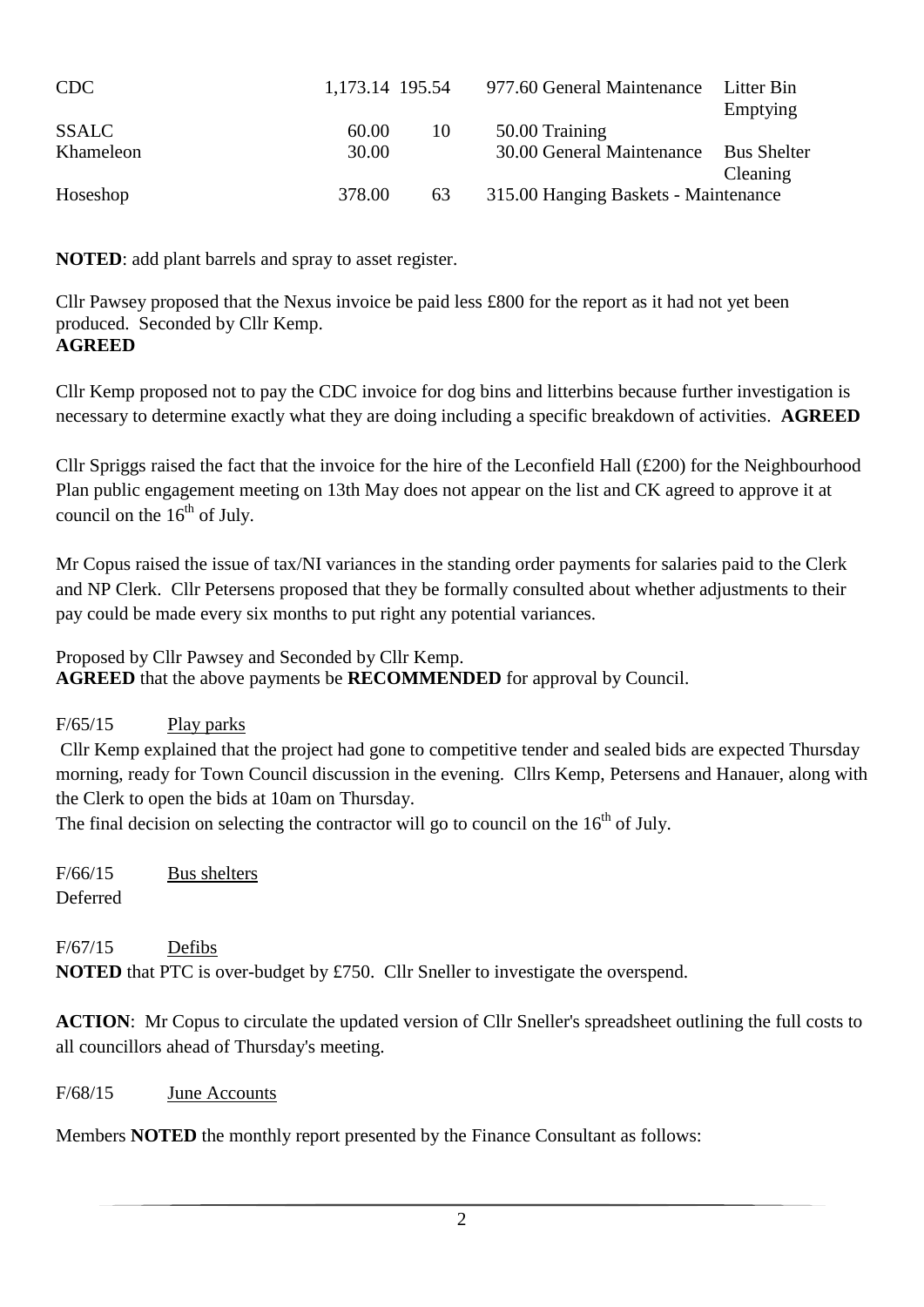#### **INCOME**

|                        | <b>Annual</b> | <b>Actual</b> | <b>Accruals</b> |
|------------------------|---------------|---------------|-----------------|
|                        | <b>Budget</b> | to date       | $b/f$           |
| Precept                | 81,800        | 40,901.10     | $\theta$        |
| <b>Support Grant</b>   | 4,051         | 2,025.00      |                 |
| Hampers Common Hire    | 200           | 0.00          | $\theta$        |
| Interest               | 20            | 5.02          | 0               |
|                        |               | 0.00          | $\Omega$        |
| <b>X</b> mas Event     | 2,500         | 0.00          | 0               |
| <b>Hampers Common</b>  |               |               |                 |
| equipment              |               | 1,300.00      | $\Omega$        |
| Petworth Pages to PBA  |               | 620.00        | 620             |
| <b>Allotment Rents</b> | 2,600         | 818.00        | $-793$          |
| <b>Totals</b>          | 91,171        | 44,429        | -173            |

#### **EXPENDITURE**

|                                          |               |                | $\frac{0}{0}$ |                  |                  |
|------------------------------------------|---------------|----------------|---------------|------------------|------------------|
|                                          | <b>Annual</b> | <b>Actual</b>  | <b>Spent</b>  |                  | Accruals         |
|                                          | <b>Budget</b> | to date        |               | June             | b/f              |
| <b>Open Spaces</b>                       |               |                |               |                  |                  |
| Rosemary Gdns/Hampers Com                |               |                |               |                  |                  |
| Contract                                 | 6,000         | 1,493          | 25%           | 498              | $-498$           |
| <b>Rosemary Gardens Maintenance</b>      | 1,500         | $\overline{0}$ | 0%            | $\theta$         | $\overline{0}$   |
| <b>Hampers Common Maintenance</b>        | 1,200         | $\theta$       | 0%            | $\theta$         | $\overline{0}$   |
| Hampers Common Lease                     | 300           | $\theta$       | 0%            | $\theta$         | 231              |
| <b>Xmas Event - General</b>              | 1,300         | $\theta$       | 0%            | $\theta$         | 340              |
| Xmax Event - Lighting                    | 1,000         | $\theta$       | 0%            | $\overline{0}$   | $\overline{0}$   |
| Hanging Baskets - Maintenance            | 800           | 652            | 82%           | 652              | $\overline{0}$   |
| Hanging Baskets - Watering               | 1,500         | $\theta$       | 0%            | $\boldsymbol{0}$ | $\boldsymbol{0}$ |
| Planters                                 | 100           | $\overline{0}$ | 0%            | $\overline{0}$   | $\mathbf{0}$     |
| <b>General Maintenance</b>               | 2,000         | 273            | 14%           | 43               | $-54$            |
|                                          | 15,700        | 2,417          | 15%           | 1,192            | 19               |
| <b>Admin</b>                             |               |                |               |                  |                  |
| Office Rent & Service Charges            | 6,700         | 1,300          | 19%           | $\theta$         | 537              |
| Clerk's Salary                           | 20,000        | 4,388          | 22%           | 1,637            | $\overline{0}$   |
| <b>Additional Clerk's hours</b>          | 3,000         | $\theta$       | 0%            | $\overline{0}$   | $\overline{0}$   |
| Insurance                                | 3,300         | $\theta$       | 0%            | $\boldsymbol{0}$ | 327              |
| <b>SALC/SLCC Subscriptions/Contracts</b> | 1,100         | $\theta$       | 0%            | $\theta$         | $\overline{0}$   |
| <b>Audit Fee</b>                         | 1,000         | $\theta$       | 0%            | $\theta$         | $\theta$         |
| Office Expenditure                       | 1,000         | 88             | 9%            | 64               | $-40$            |
| Expenses/Postage                         | 400           | 37             | 9%            | $\theta$         | $\overline{0}$   |
| Comms/IT                                 | 500           | 303            | 61%           | 170              | 35               |
| <b>Office Water</b>                      | 150           | 48             | 32%           | $\overline{0}$   | $-52$            |
|                                          | 37,150        | 6,164          | 17%           | 1,872            | 807              |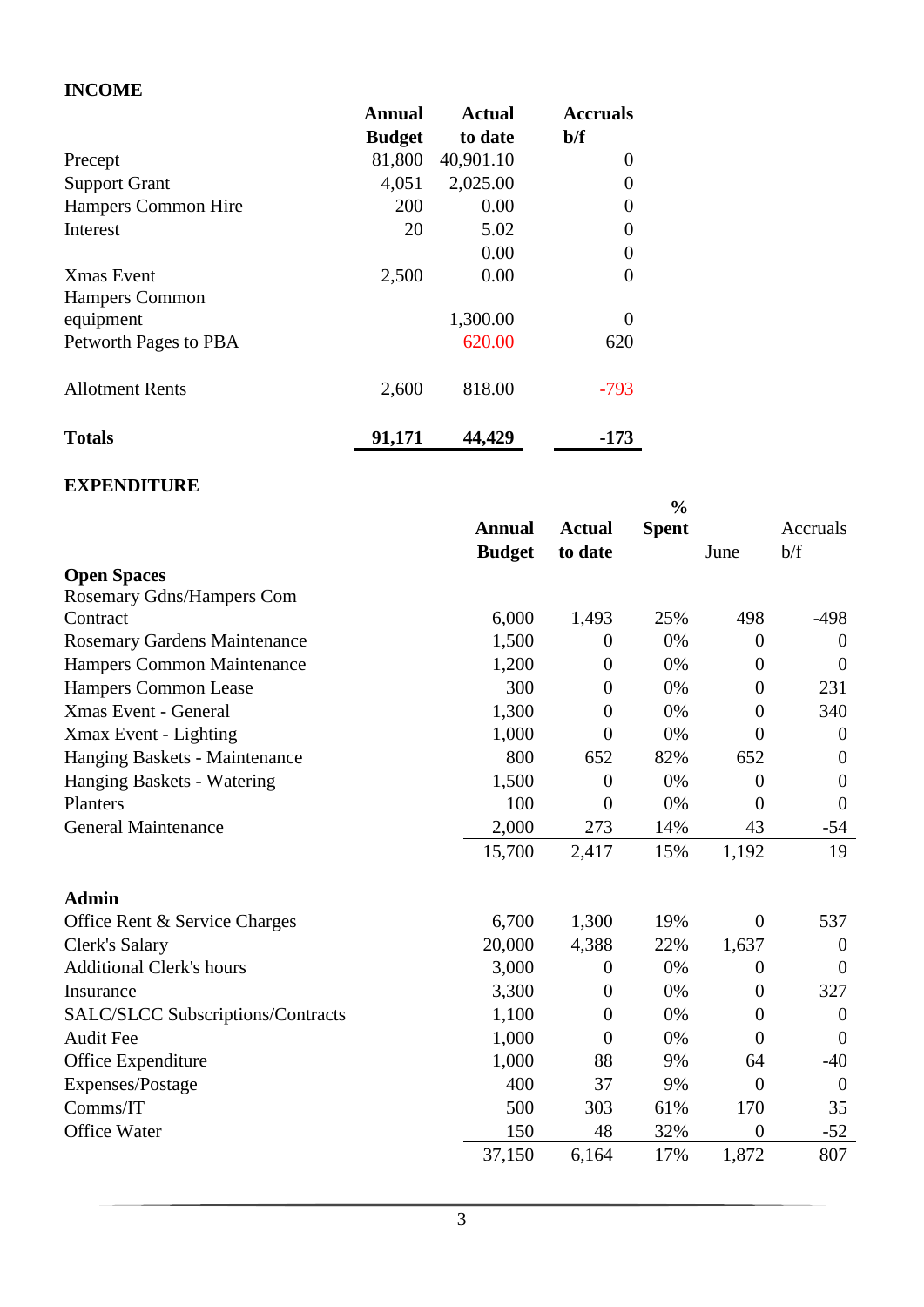| <b>Misc</b>                                |           |                  |     |                  |                  |
|--------------------------------------------|-----------|------------------|-----|------------------|------------------|
| <b>Grants Awarded</b>                      | 3,000     | 1,550            | 52% | $\boldsymbol{0}$ | $\overline{0}$   |
| <b>CCTV</b>                                | 5,000     | $\boldsymbol{0}$ | 0%  | $\boldsymbol{0}$ | 3,750            |
| <b>Street Lighting</b>                     | 2,400     | 969              | 40% | 711              | $-975$           |
| Neighbourhood Planning                     | 1,765     | $\overline{0}$   | 0%  | $\theta$         | $\overline{0}$   |
| Web Site                                   | 300       | $\overline{0}$   | 0%  | $\boldsymbol{0}$ | $\theta$         |
| Church clock                               | 200       | 118              | 59% | $\boldsymbol{0}$ | $-166$           |
| <b>Local Election</b>                      | 2,000     | $\boldsymbol{0}$ | 0%  | $\boldsymbol{0}$ | $\overline{0}$   |
| Repayment of £50k loan for                 |           |                  |     |                  |                  |
| playgrounds                                | 6,000     | $\boldsymbol{0}$ | 0%  | $\theta$         | $\boldsymbol{0}$ |
| Repayment of £10k loan for                 |           |                  |     |                  |                  |
| skatepark                                  | 1,000     | $\boldsymbol{0}$ | 0%  | $\boldsymbol{0}$ | $\boldsymbol{0}$ |
| Traffic & roads consultant                 | 7,500     | $\boldsymbol{0}$ | 0%  | $\theta$         | $\boldsymbol{0}$ |
| War Memorial                               | 2,000     | $\overline{0}$   | 0%  | $\theta$         | $\boldsymbol{0}$ |
| Dog Bins                                   | 500       | $\overline{0}$   | 0%  | $\theta$         | $\overline{0}$   |
| Training                                   | 2,000     | 200              | 10% | 200              | $\boldsymbol{0}$ |
| Contingency                                | 2,000     | 110              | 5%  | $\boldsymbol{0}$ | $-75$            |
|                                            | 35,665    | 2,947            | 8%  | 911              | 2,534            |
| Allotments Lease and Water                 | 2,000     | 783              | 39% | 10               | 604              |
| <b>Allotments Maintenance</b>              | 500       | $\boldsymbol{0}$ | 0%  | $\theta$         | $\theta$         |
|                                            | 2,500     | 783              | 31% | 10               | 604              |
|                                            | 91,015    | 12,311           | 14% | 3,985            | 3,964            |
| <b>BALANCE SHEET AND</b>                   |           |                  |     |                  |                  |
| <b>BANK RECONCILIATION</b>                 |           |                  |     |                  |                  |
| Reserve at 1 April 2015 - not<br>allocated |           | 4,742            |     |                  |                  |
| Reserve at 1 April 2015 -                  |           |                  |     |                  |                  |
| N'hood Plan                                | 30,533    |                  |     |                  |                  |
| Reserve at 1 April 2015 -                  |           |                  |     |                  |                  |
| Allotments                                 |           | 1,408            |     |                  |                  |
| Income to date                             | 44,429    |                  |     |                  |                  |
| Less: Expenditure to date                  | $-12,311$ |                  |     |                  |                  |
| Less: Recoverable VAT                      | $-7,199$  |                  |     |                  |                  |
| Less: Neighbourhood Plan                   | $-5,305$  |                  |     |                  |                  |
| Plus: Neighbourhood Plan Grant             | 700       |                  |     |                  |                  |
| S106 receipt                               |           |                  |     |                  |                  |
|                                            |           |                  |     |                  |                  |

| S <sub>106</sub> spend          |                    |                 | $-1,049$ |
|---------------------------------|--------------------|-----------------|----------|
| <b>Balance at</b>               | 30/06/2015         | 55,948          |          |
|                                 | <b>Balances at</b> | 30 June<br>2015 |          |
| <b>Nat West Current Account</b> |                    |                 | 12533.80 |
| Nat West Deposit Account        |                    |                 | 43414.48 |

# **55,948.28**